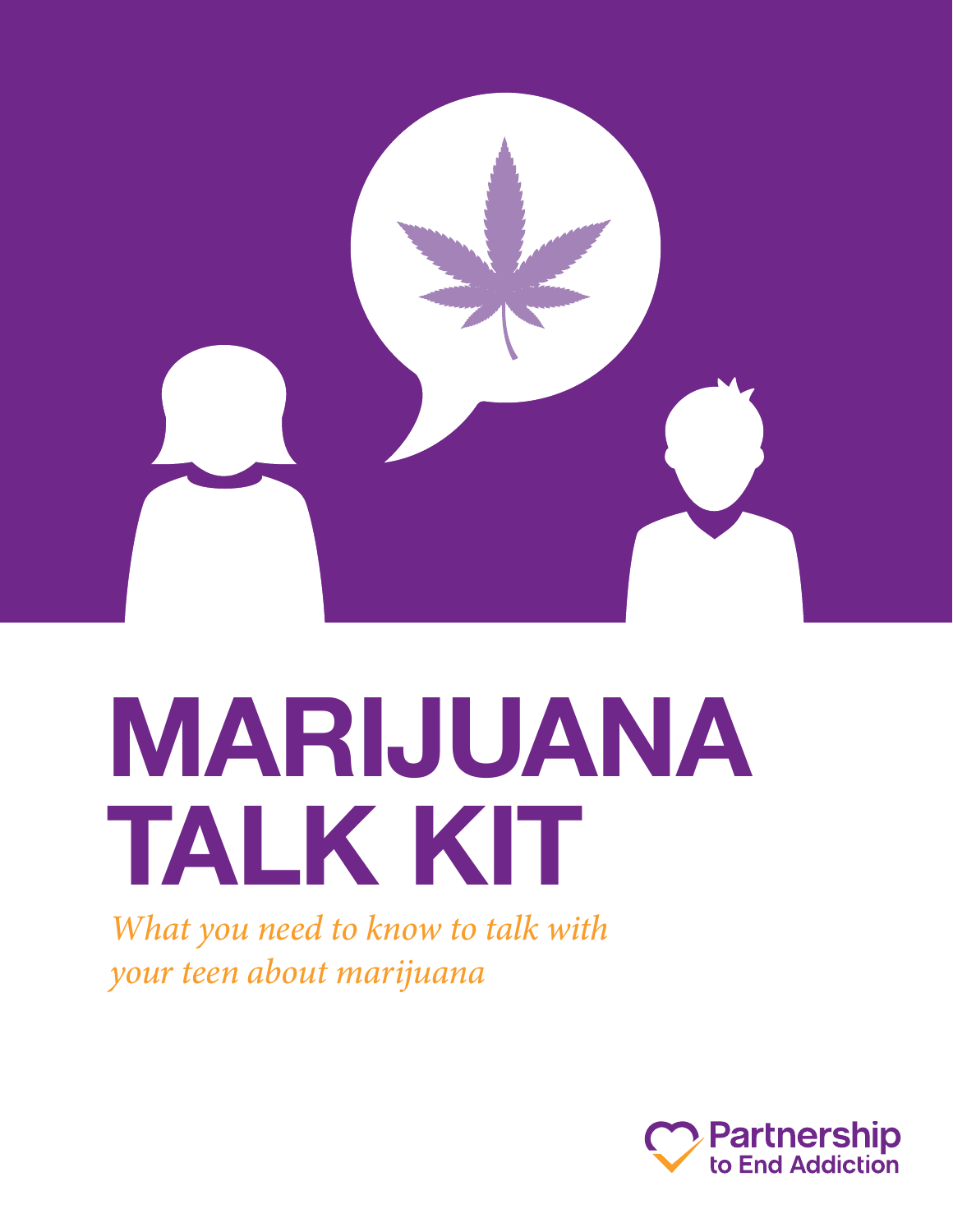# **INTRODUCTION INTRODUCTION**

#### **"***When I was a kid…***" doesn't really work when talking with your kids about marijuana today. It's a whole new ballgame.**

Marijuana — legal or otherwise — is a hot topic. It's more important than ever for parents to protect their kids' health and development by addressing this issue early and often.

That's why we created this talk kit. We want to help families navigate through a changing marijuana landscape; one that includes new policies like legalization, as well as new products, like "edible" candies and cookies.

Here, you'll learn how to set the stage to have an open dialogue with your teen — about any issue, but marijuana in particular. Your teens are likely asking you some tough questions and challenging you on the topic of marijuana. We've worked with top experts in health and parenting to help you talk with your teen.

Believe it or not, you are the most powerful influence in your child's life. More than friends. More than TV. More than celebrities. We know you have questions, and we're here to help.

# **WHAT'S INSIDE**

| • The new marijuana landscape                                               |
|-----------------------------------------------------------------------------|
| • Marijuana and the teen brain                                              |
| • Marijuana and alcohol                                                     |
|                                                                             |
| • Get in the right frame of mind                                            |
| • Try active listening                                                      |
| • Words to avoid when talking about marijuana (or any issue with your teen) |
|                                                                             |
| • Responding to your teen's questions and arguments [a chart]               |
| • A note to parents if you smoke or drink                                   |
|                                                                             |

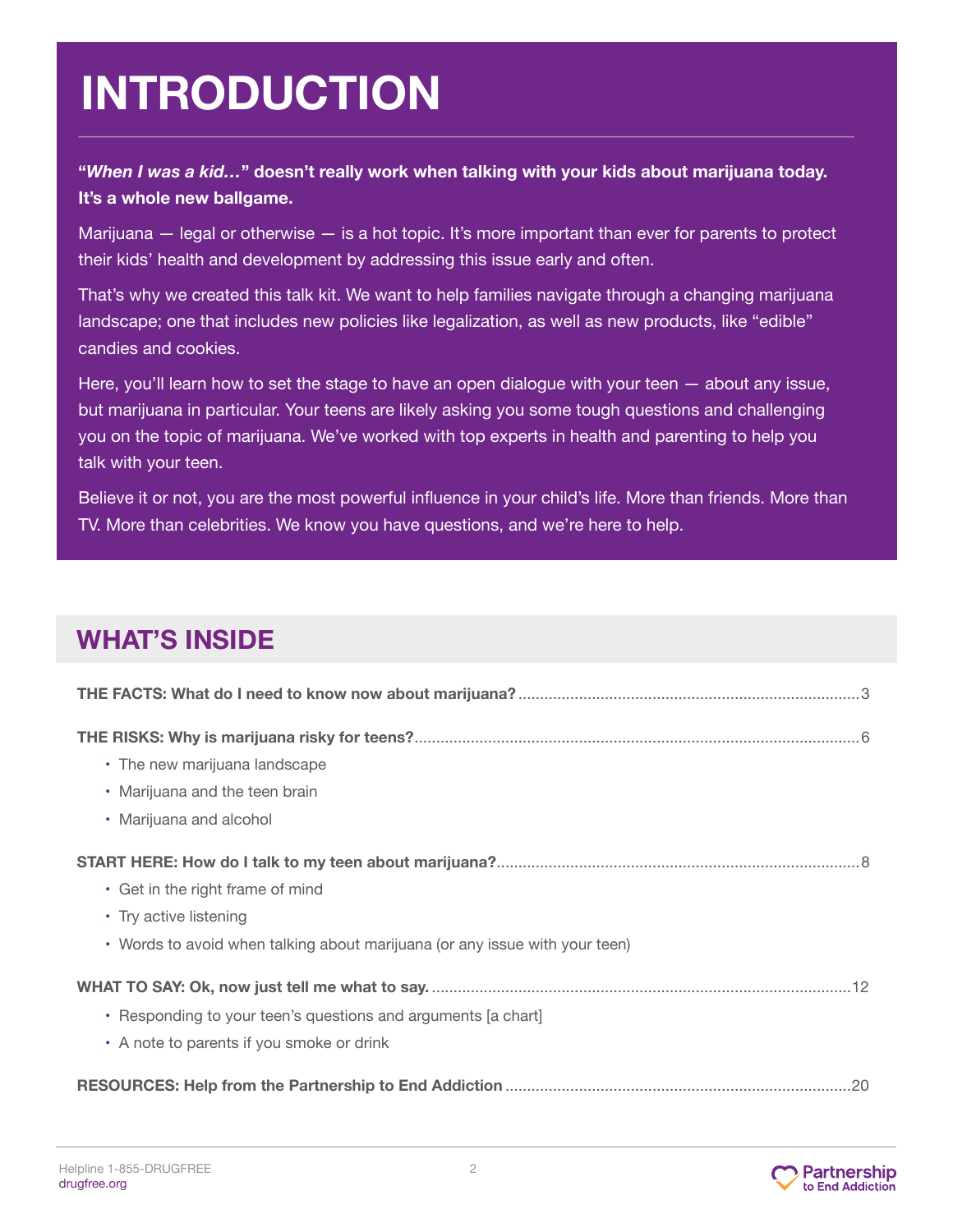# **THE FACTS** / *What do I need to know now about marijuana?*

#### **What is marijuana?**

Marijuana, one of the most often-used drugs in the U.S., is a product of the hemp plant, Cannabis sativa. The main active chemical in marijuana, also present in other forms of cannabis, is THC (delta-9-tetrahydrocannabinol). Of the roughly 400 chemicals found in the cannabis plant, THC affects the brain the most. It is a mind-altering chemical that gives marijuana users a high.

#### **What does it look like?**

Marijuana itself is a green or gray mixture of dried, shredded flowers and leaves of the hemp plant.

#### **What are some terms for marijuana?**

Bud, blunt, chronic, dab, dope, ganja, grass, green, hash, herb, joint, loud, mary jane, mj, pot, reefer, sinsemilla, skunk, smoke, trees, wax, weed.

#### **How is it used?**

Many users roll loose marijuana into a cigarette (called a "joint") or smoke it in a pipe or water pipe (called a "bong") or in a cigar (called a "blunt"). A single intake of smoke is called a "hit."

Marijuana can also be mixed into food or brewed as tea and ingested.

In states where marijuana has become legalized, more and more marijuana "edibles" are seen in retail establishments where marijuana is sold, including baked goods and candy that closely or even exactly resemble well-known foods (example: brownies, chocolate, cookies, pizza or gummy bears).

Marijuana can also be vaporized. In addition, there are marijuana concentrates such as hash, wax, tinctures and oil.

Learn more about how marijuana is used at [drugfree.org/drug-guide/marijuana.](https://drugfree.org/drugs/marijuana/)

### *Why some teens use*



Teens use marijuana for different reasons, which may include:

- **•**  to relax
- **•** to have fun
- **•** to alter their perspective
- **•** to fit in
- **•** to experiment
- **•** to try something new

Some teens see it as not dangerous and easy to get — maybe even easier than alcohol.

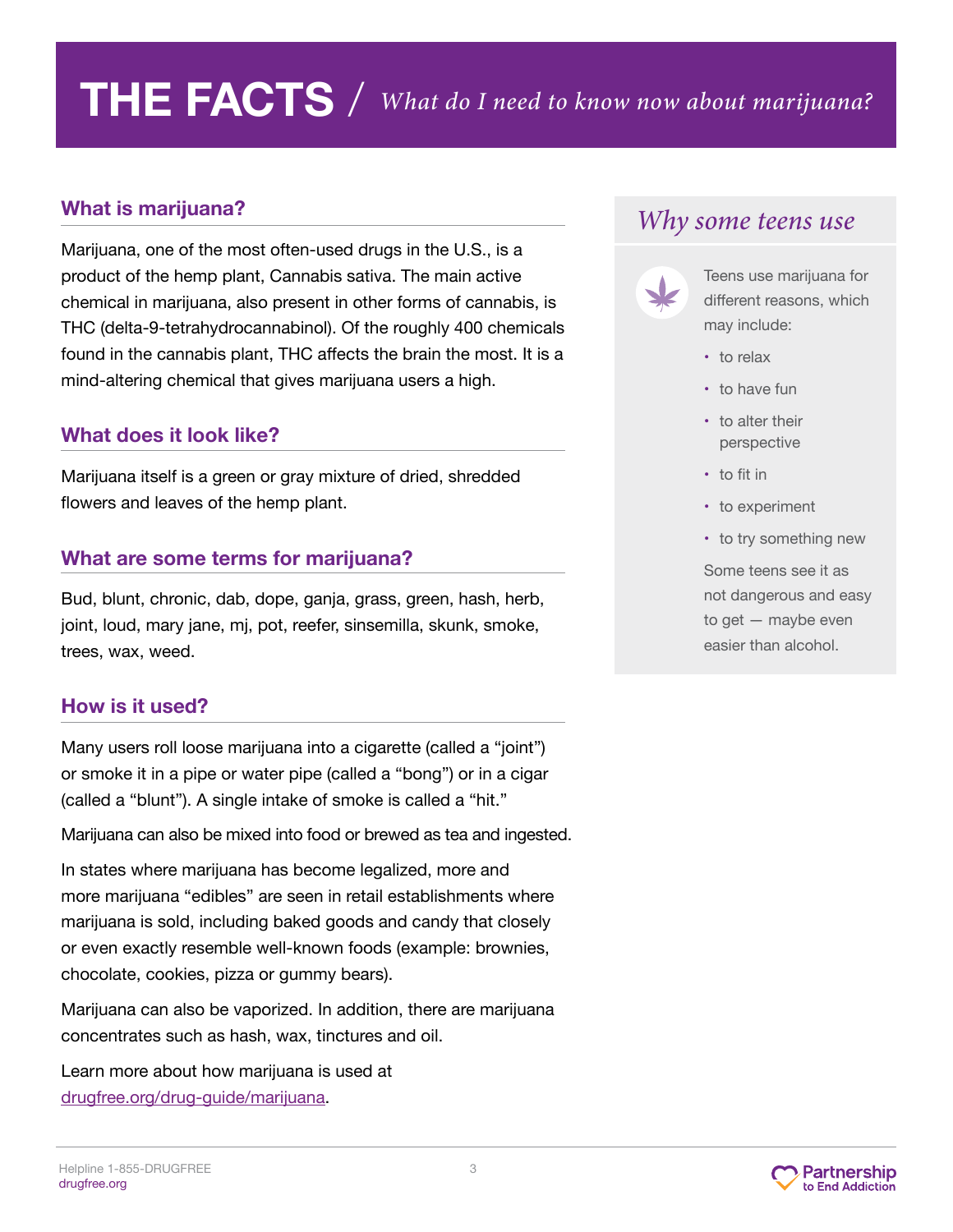#### **What are the short-term effects of marijuana use?**

Short-term effects of marijuana include problems with memory and learning, distorted perception (sights, sounds, time, touch), trouble with thinking and problem solving, loss of motor coordination, increased heart rate and anxiety. These effects are even greater when other drugs are taken mixed with weed.

#### **What are the potential long-term effects of marijuana use?**

Teenagers experience intense feelings due to hormone changes, which is a normal part of development. While most adults have a variety of healthy activities and behaviors that they turn to in order to relieve stress, it's different for teens.

If a teen is using pot as a coping method for anxiety, depression or stress, he is more likely to continue this behavior, because it works (and it works immediately). He gains instant relief and gratification. He may think, "When I feel stressed out, I smoke pot and it relaxes me." Instead of taking time to process and deal with the feeling, he alters it by getting high, which in turn stunts the emotional coping process. The teen's stress tolerance is lowered, because he has not experienced the natural passing of the feeling, and he hasn't found and used a healthy behavior like sports, hanging out with a friend, playing music, talking to someone about how he feels or reading a book — to aid in coping with the pressure and stress he feels.

This is why regular pot users who start as teens and stop when they are adults may have a difficult time working through emotions. They are essentially learning healthy behaviors and coping skills that they should have acquired years ago.

Marijuana is unlikely to result in permanent disability or death, but too much of the drug in a person's system can have harmful effects, and isn't as benign as some teens want you to believe. Marijuana can increase risk of chronic cough, bronchitis and

*(continued on page 5)*

# *What should I look for in my home?*



In addition to drugs themselves, keep your eye out for rolling papers, cigars and pipes of any kind, as well as small plastic bags, containers and lighters.

If you find something strange and have questions, you can call the Partnership's Helpline, **1-855-DRUGFREE**, for support and more information.

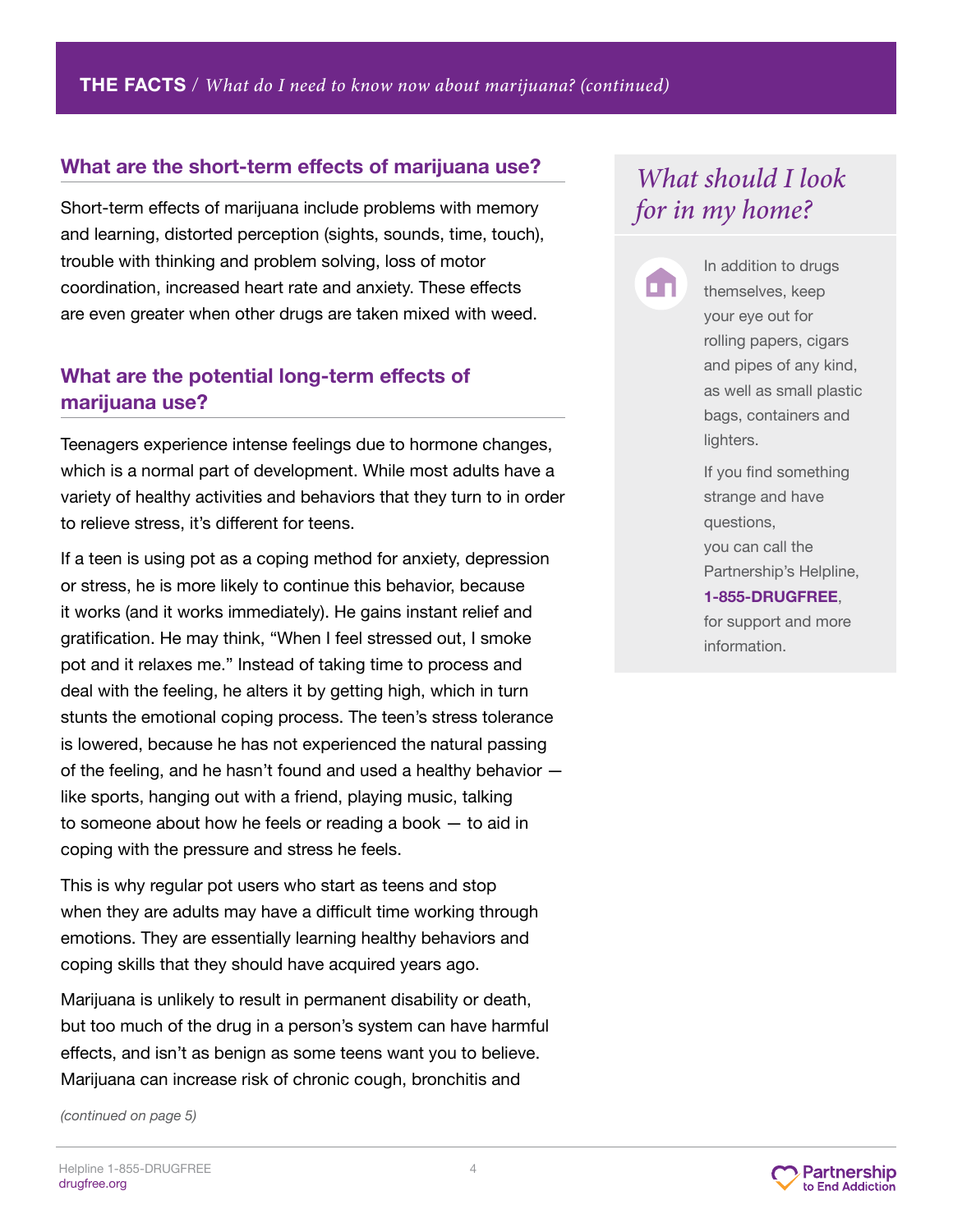schizophrenia in vulnerable individuals. It also may increase risk of anxiety, depression and a series of attitude and personality changes. These changes can also include poor performance in school, eating and sleeping problems. Marijuana, just like any other drug, can lead to addiction. It affects the brain's reward system in the same way as all other drugs of addiction — and the likelihood of addiction increases considerably for those who start young.

#### **How do I know if my teen is using?**

Teens will be teens. They sleep late, their groups of friends change, they can be moody and they may have on-again, off-again trouble in school. So how do you know when your teen is using marijuana or other drugs? Here are some signs to watch for:

- Declining school work and grades
- Abrupt changes in friends
- Abnormal health issues or sleeping habits
- Deteriorating relationships with family
- Less openness and honesty

What it comes down to is that **you know your teen best**. If something doesn't feel right, it probably isn't.

| Signs to watch for |                                               |  |
|--------------------|-----------------------------------------------|--|
|                    | Declining school work<br>and grades           |  |
|                    | Abrupt changes in<br>friends                  |  |
|                    | Abnormal health issues<br>or sleeping habits  |  |
| ╩                  | Deteriorating<br>relationships with<br>family |  |
|                    | Less openness and<br>honesty                  |  |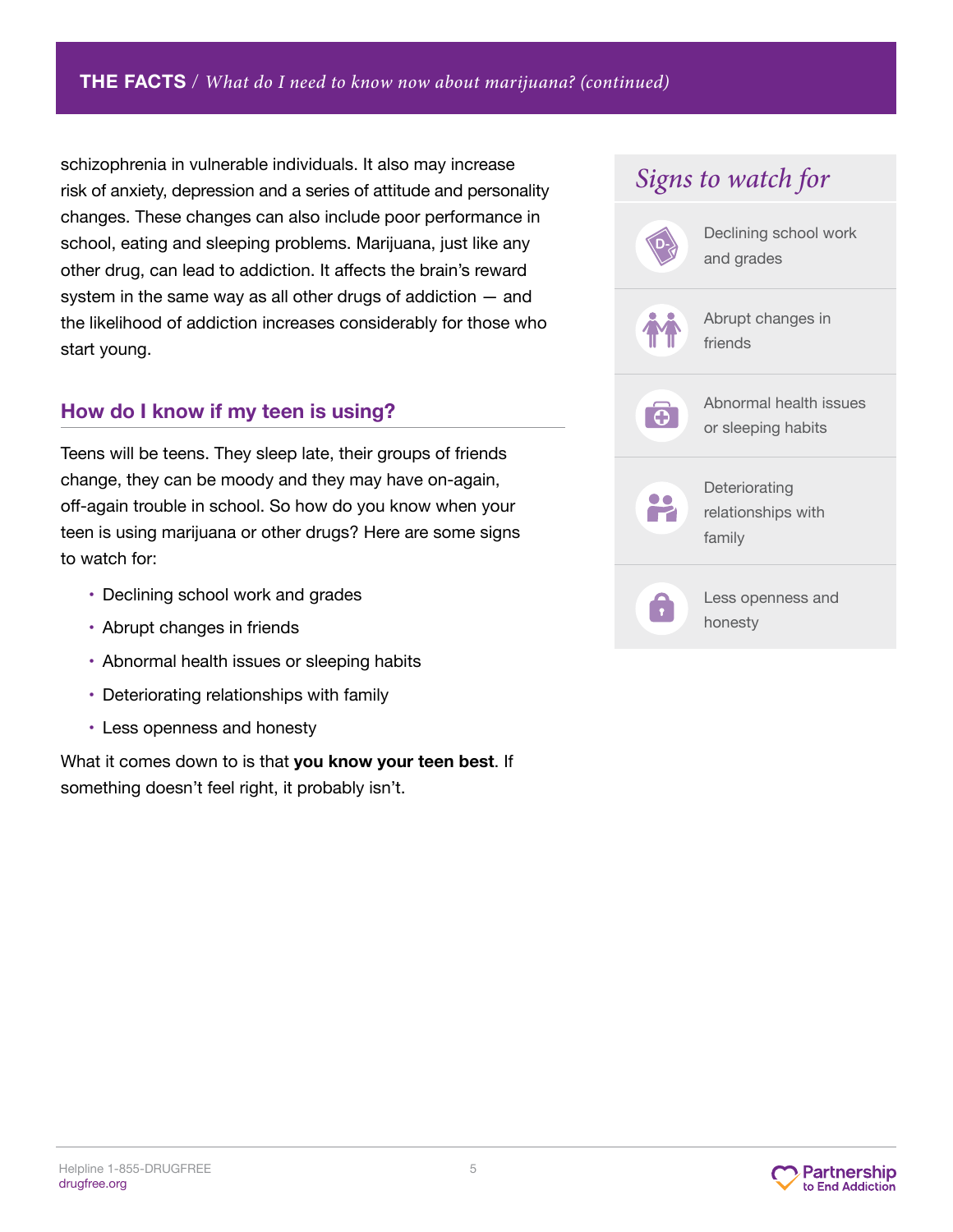#### **The new marijuana landscape**

Marijuana is often one of the first drugs a teen is offered. In fact, 41 percent of teen smokers say they began before the age of 15i .

National debates on the legalization of marijuana have helped normalize the behavior for many teens. In fact, 78 percent of teens say that they have close friends who use marijuana<sup>ii</sup>. That's why it's important that your child inherently understands that you don't approve of his use of marijuana, in the same way that you don't want him to smoke cigarettes, drink alcohol or use other drugs.

The new marijuana landscape doesn't change the fact that all mind-altering substances — including marijuana — are harmful for the still-developing teen brain.

#### **Marijuana and the teen brain**

The parts of the adolescent brain which develop first are those that control physical coordination, emotion and motivation. However, the part of the brain which controls reasoning and impulses — known as the prefrontal cortex. This part of the brain does not fully mature until the age of 25.

It's as if, while the other parts of the teen brain are shouting, the prefrontal cortex is not quite ready to play referee. This can have noticeable effects on teen behavior, such as:

- difficulty holding back or controlling emotions
- a preference for high-excitement and low-effort activities
- poor planning and judgment (rarely thinking of negative consequences)
- more risky, impulsive behaviors, including experimenting with drugs and alcohol

*i Partnership Attitude Tracking Study 2013 iiIbid*

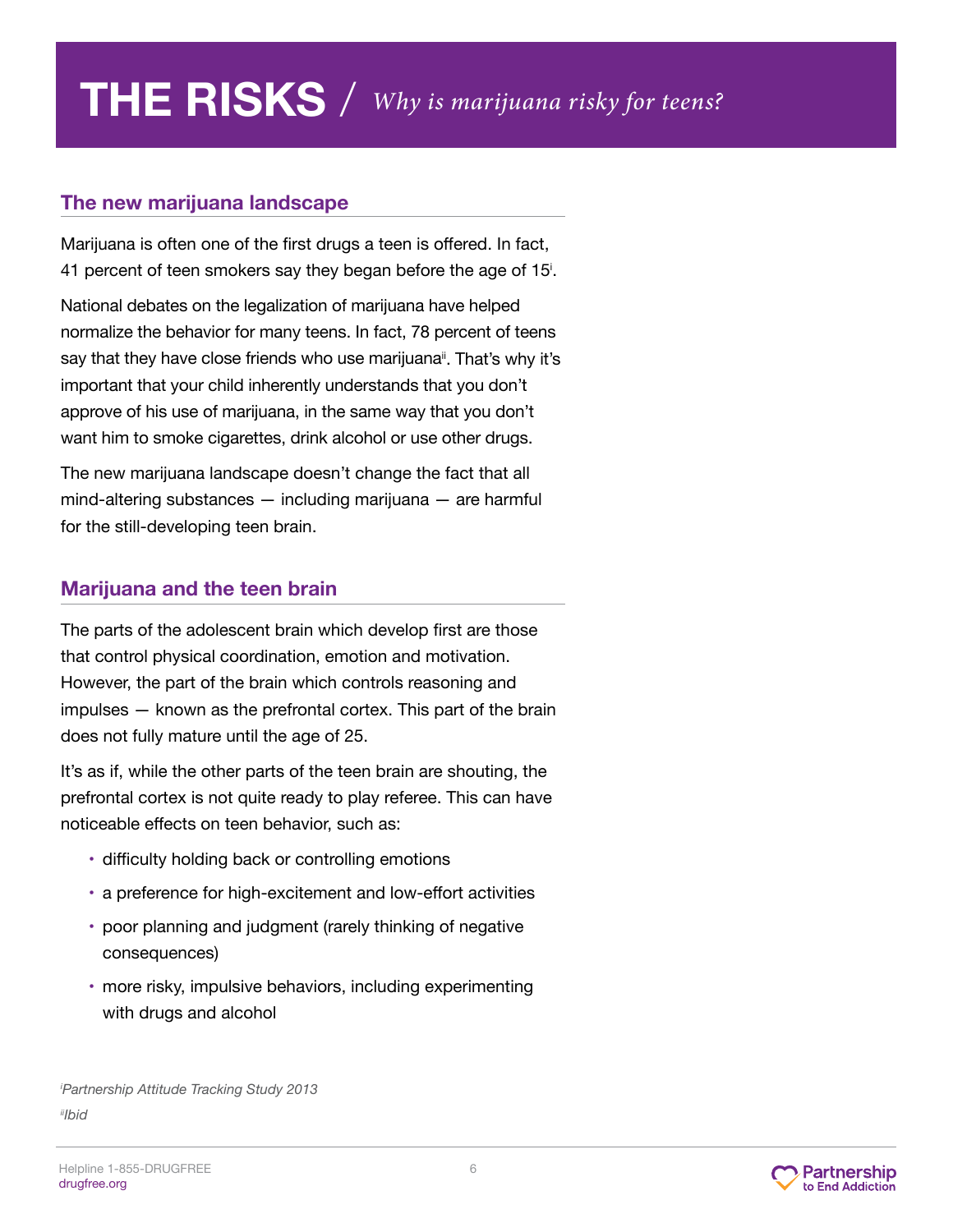So during the adolescent years, your teen is especially susceptible to the negative effects of any and all drug use, including marijuana. Scientific evidence shows that marijuana use during the teen years could potentially lower a person's IQ and interfere with other aspects of functioning and well-being.<sup>ii</sup> Even occasional use of pot can cause teens to engage in risky behavior, be taken advantage of, find themselves in vulnerable situations and make bad choices while under the influence — like combining weed and alcohol, driving while high or engaging in unsafe sex.

#### **Marijuana and alcohol**

While some teens may argue that weed is safer than alcohol, research shows that teens don't typically use alcohol OR weed; they use both, often at the same time $\mathbf{w} - \mathbf{a}$  dangerous combination.

The biggest impact of mixing marijuana and alcohol is the significant increase in impairment in judgment. The level of intoxication and secondary effects experienced can be unpredictable. Some people may be more prone to episodes of lightheadedness and fatigue. Also, because marijuana is an anti-emetic (used to treat nausea and vomiting in medical situations), it may be easier to drink alcohol until dangerously high blood alcohol levels are reached, as the normal body defense of vomiting when drunk may be muted by the marijuana.

# *A doctor's point of view*

*"At our practice we see the gamut. Most teens that we see either have never tried marijuana, or have tried it once or twice but did not like the way it made them feel. We do see, however, some adolescents who smoke marijuana regularly, and we worry about these kids. Many are doing poorly in school, some cannot sleep unless they smoke first, and some have gotten into trouble, either with their parents, their schools or with the police because of smoking, possessing, buying or selling marijuana."*

*iii"Persistent cannabis users show neuropsychological decline from childhood to midlife." Proceedings of the National Academy of Sciences ivPartnership Attitude Tracking Study 2013*



<sup>—</sup>Dr. Karen Soren, Associate Professor of Pediatrics and Public Health at Columbia University Medical Center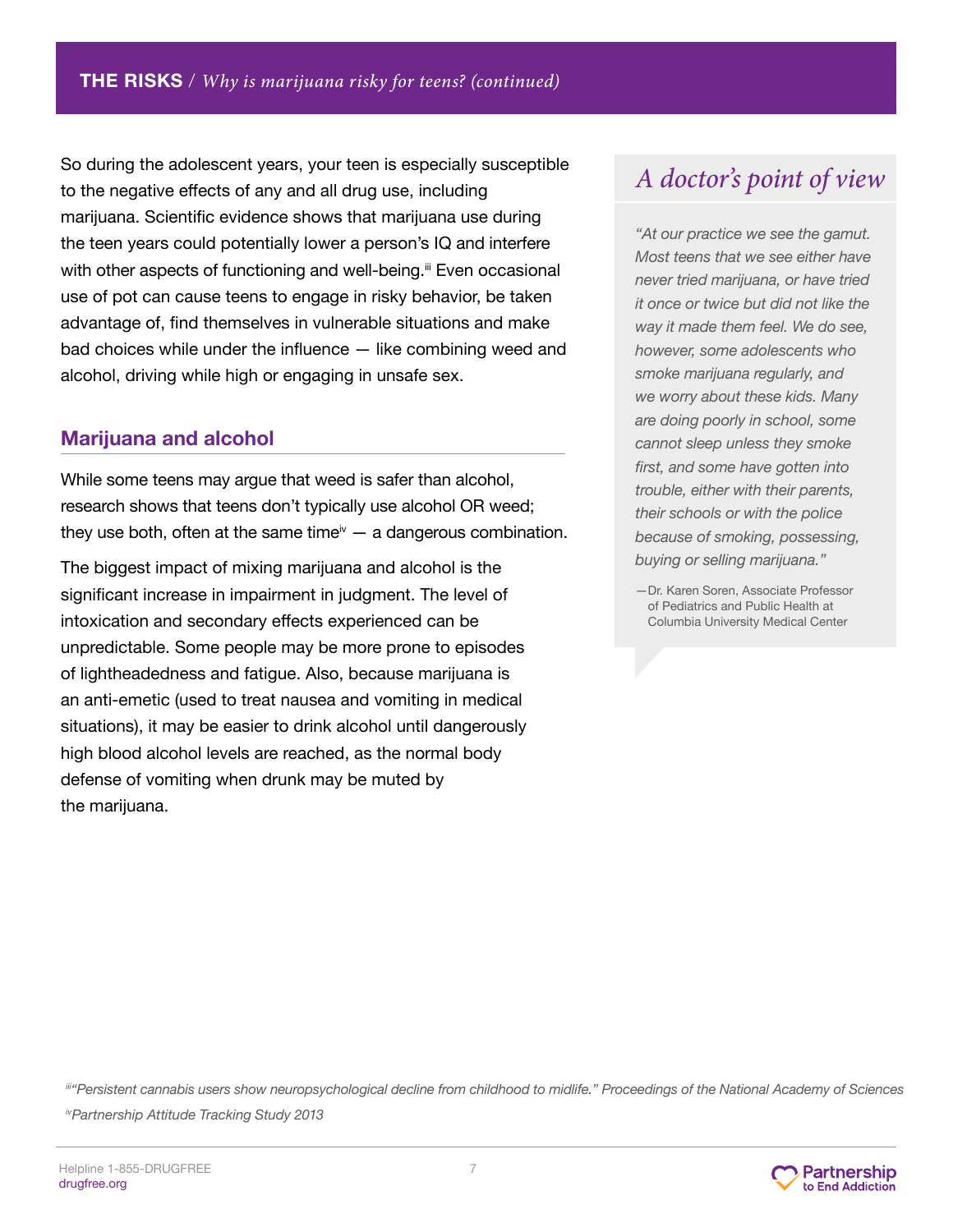# **START HERE** / *How do I talk with my teen about marijuana?*

Talking to teenagers is difficult to begin with. Talking to them about drugs and alcohol is even harder. As a parent, you are often met with resistance. The good news is there are ways to engage your teen that promote open and positive communication.

#### **Get in the right frame of mind**

Here are some effective tools to set the stage for a conversation about substances:

- **Keep an open mind.** If you want to have a productive conversation with your teen, one thing to keep in mind is that when a child feels judged or condemned, she is less likely to be receptive to your message. We suggest that, in order to achieve the best outcome for you and your teen, try to preserve a position of objectivity and openness. We understand that this is challenging and may take practice.
- **Put yourself in your teen's shoes.** For instance, consider the manner in which you yourself would prefer to be addressed when speaking about a difficult subject. It might be helpful to think about how you felt when you were a teenager.
- **Be clear about your goals.** It may help to write them down. Once you know what you would like to get from the conversation, you can look back at these afterward and review what went right, what went wrong, what goals were met, which ones were saved for a later date and whether you were able to deliver them effectively.
- **Be calm and relaxed.** If you approach your teen with anger or panic, it will make it harder to achieve your goals. If you are anxious about having a conversation with her, find some things to do that will help relax you (take a walk, call a friend, meditate).



*(continued on page 9)*

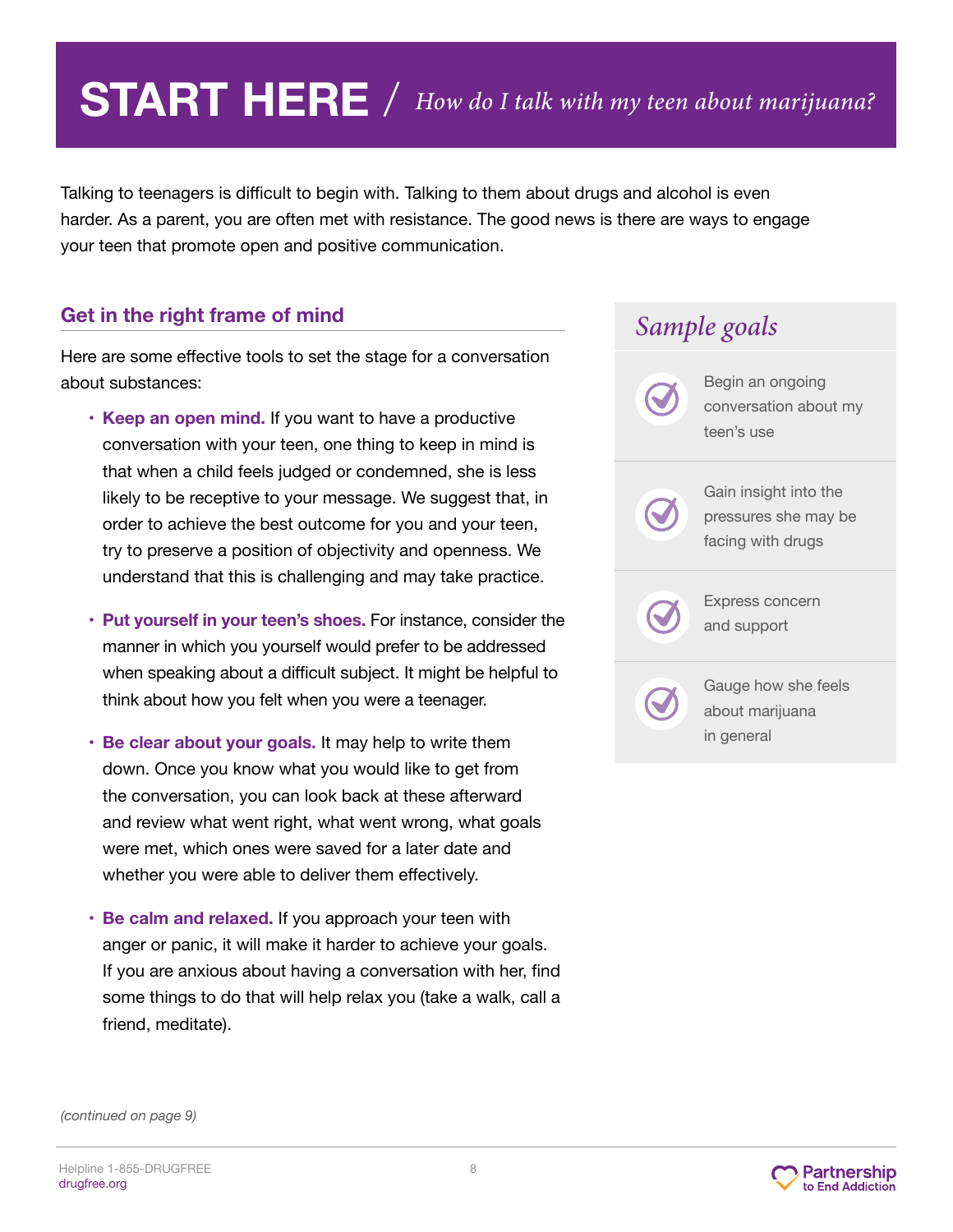- **Be positive.** If you approach the situation with shame, anger, scare tactics or disappointment your efforts will be counter-productive. Instead, be attentive, curious, respectful and understanding.
- **Don't lecture.** Keep in mind that if you spoke with her about drugs when she was younger, she already knows that you disapprove of her use. To lecture her about this will most likely lead to her shutting down, tuning you out, anger or worse — it could be misinterpreted as you disapproving of her instead of her actions, which can lead to shame and, in turn, more substance use. Throwing your weight around in order to stop something from happening ("You can't, because I'm your parent and I said so") is highly ineffective. Avoid pulling rank if you get frustrated.
- **Find a comfortable setting.** Announcing a sit-down meeting ("We need to have a talk after dinner") will usually be met with resistance, while a more spontaneous, casual approach will lower her anxiety and maybe even your own. Perhaps this means taking a walk with her or and sitting in the yard or park. Look for a place that feels less confined but not too distracting.
- **Be aware of body language.** If your teen is sitting, you want to be sitting as well. If she is standing, ask her to sit down with you. Be mindful of finger-pointing and crossed arms; these are closed gestures, while uncrossed legs and a relaxed posture are open gestures.

### *You matter*

*"Even though your son or daughter might not acknowledge it, you still matter. If a student gets in trouble on campus, we can put them on probation, we can throw them out of housing, but what college students consistently report is that the worst thing we can do to them, the absolute death penalty, is call you."*

—Dr. Donald A. Misch, Medical Director at the University of Colorado, Boulder

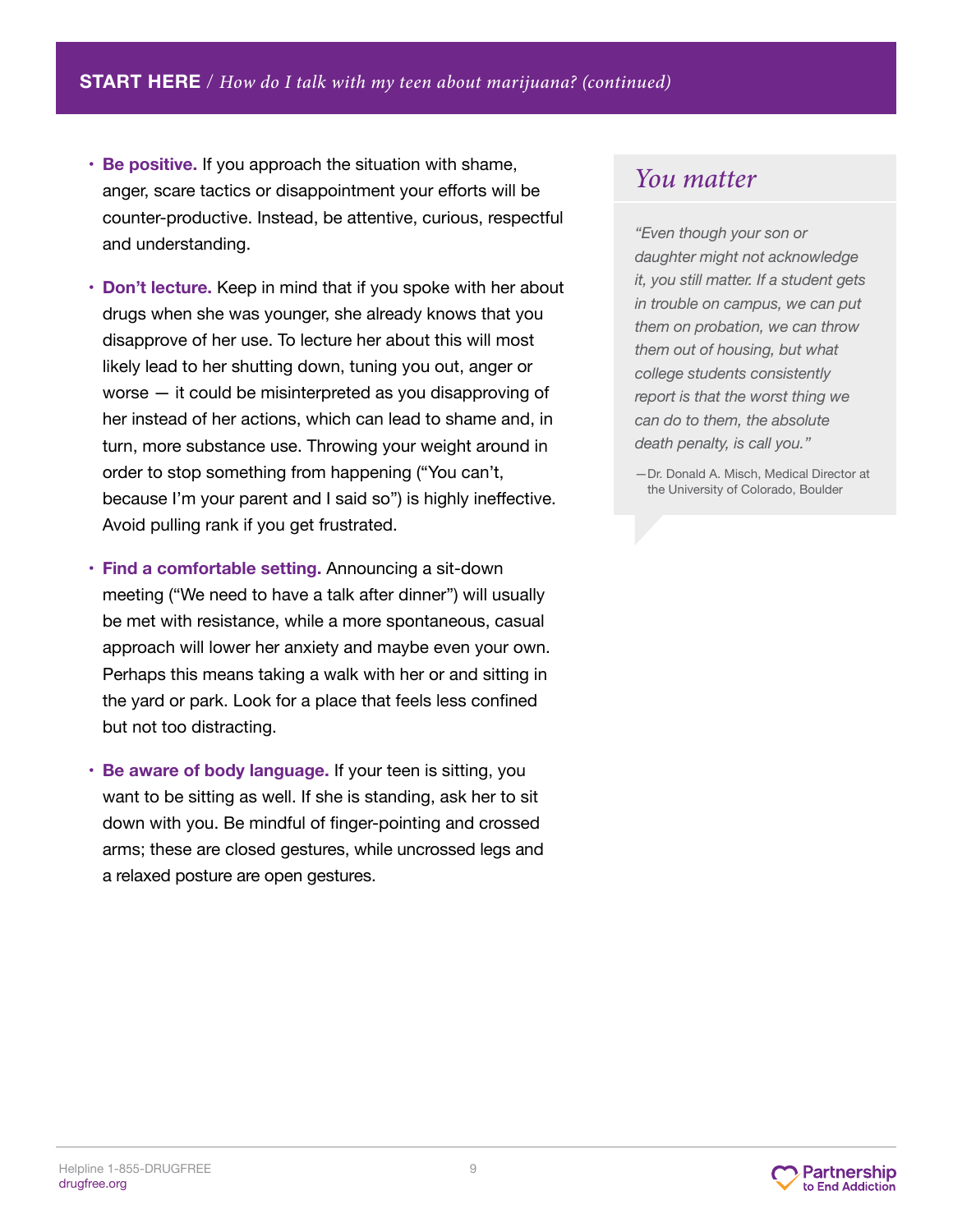# *Try active listening*

**Active listening is a skill that takes practice and is highly effective.<sup>v</sup> Here are some examples of how you can exercise active listening with your teen.**



*v Third Edition, "Motivational Interviewing: Helping People Change," William R. Miller and Stephen Rollnick*

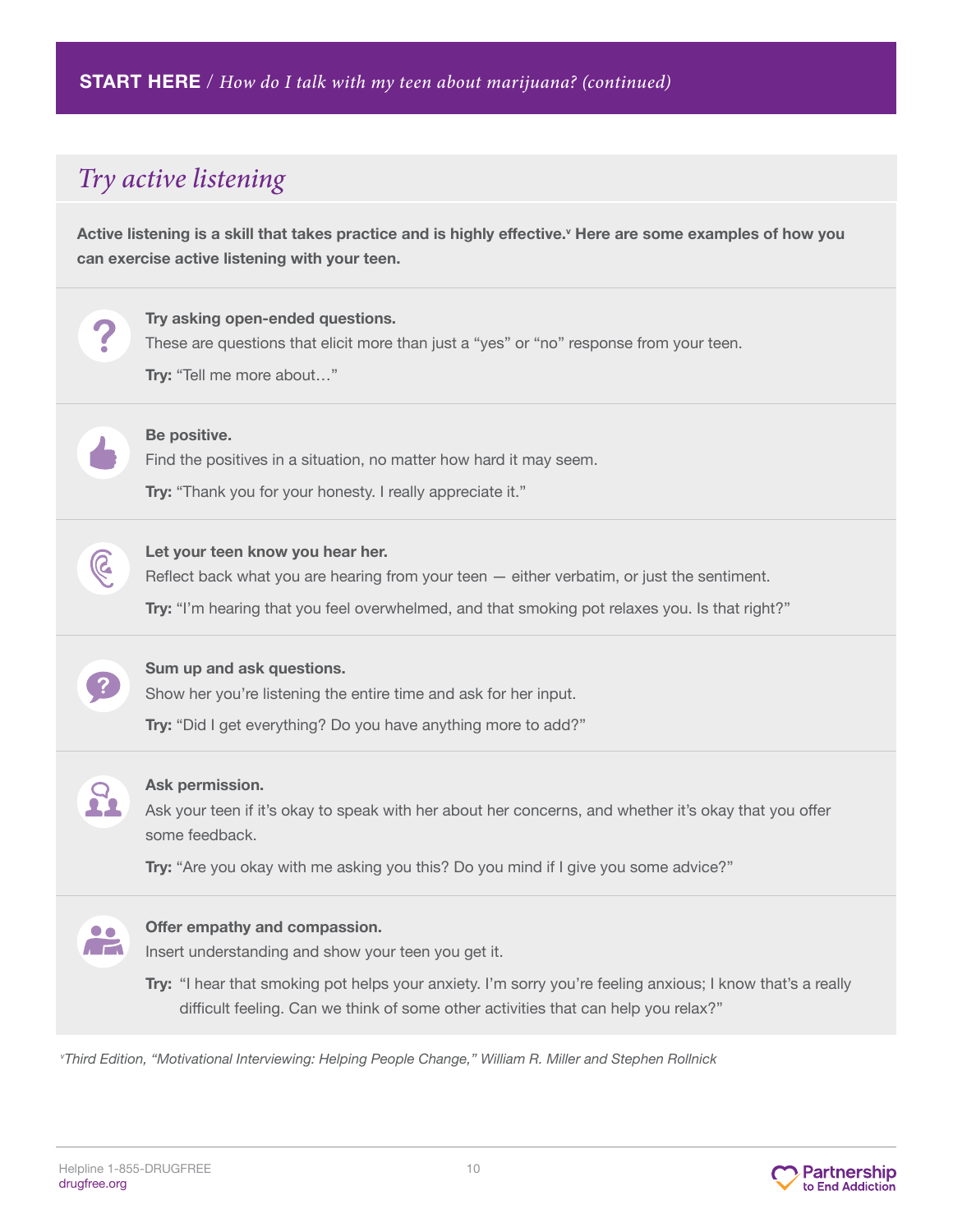#### **Words to avoid when talking about marijuana (or any issue with your teen)**

| <b>AVOID</b>                                                                           | <b>INSTEAD, USE</b>                                                                                                  |
|----------------------------------------------------------------------------------------|----------------------------------------------------------------------------------------------------------------------|
| <b>BUT</b><br>You did well on your report card but I know you<br>can work even harder. | <b>AND</b><br>You did well on your report card and I know you<br>can work even harder.                               |
| <b>SHOULD</b><br>You should stop smoking pot.                                          | <b>WANT</b><br>I want you to stop smoking pot, and I'm here to<br>help you.                                          |
| <b>BAD</b><br>Smoking pot is <b>bad</b> for you.                                       | <b>HARMFUL</b><br>Smoking pot is <b>harmful</b> for your health and brain.                                           |
| <b>STUPID</b><br>Smoking pot is a <b>stupid</b> choice.                                | <b>UNHEALTHY</b><br>Smoking pot is <b>unhealthy</b> for you, and that's why<br>I'm concerned.                        |
| <b>DISAPPROVE</b><br>I disapprove of you hanging out with that<br>group of friends.    | <b>CONCERNED</b><br>I am concerned about your group of friends and<br>worry that they may not be the best influence. |
| <b>DISAPPOINTED</b><br>I am disappointed in you for breaking curfew.                   | <b>WORRIED</b><br>I am worried about your decision to come home<br>past curfew.                                      |
| <b>CAN'T</b><br>You can't come home at 11 p.m. on weeknights.                          | <b>DON'T WANT</b><br>I don't want you to come home this late at night<br>anymore.                                    |

# *Be patient*

Remember to be clear about your goals, be positive and offer compassion. These skills take practice, so if the talk doesn't go the way you hoped it might, remember that you will have other opportunities to try them. Have more than one conversation, which will give you many opportunities to get it right and improve upon what didn't go so well the last time.

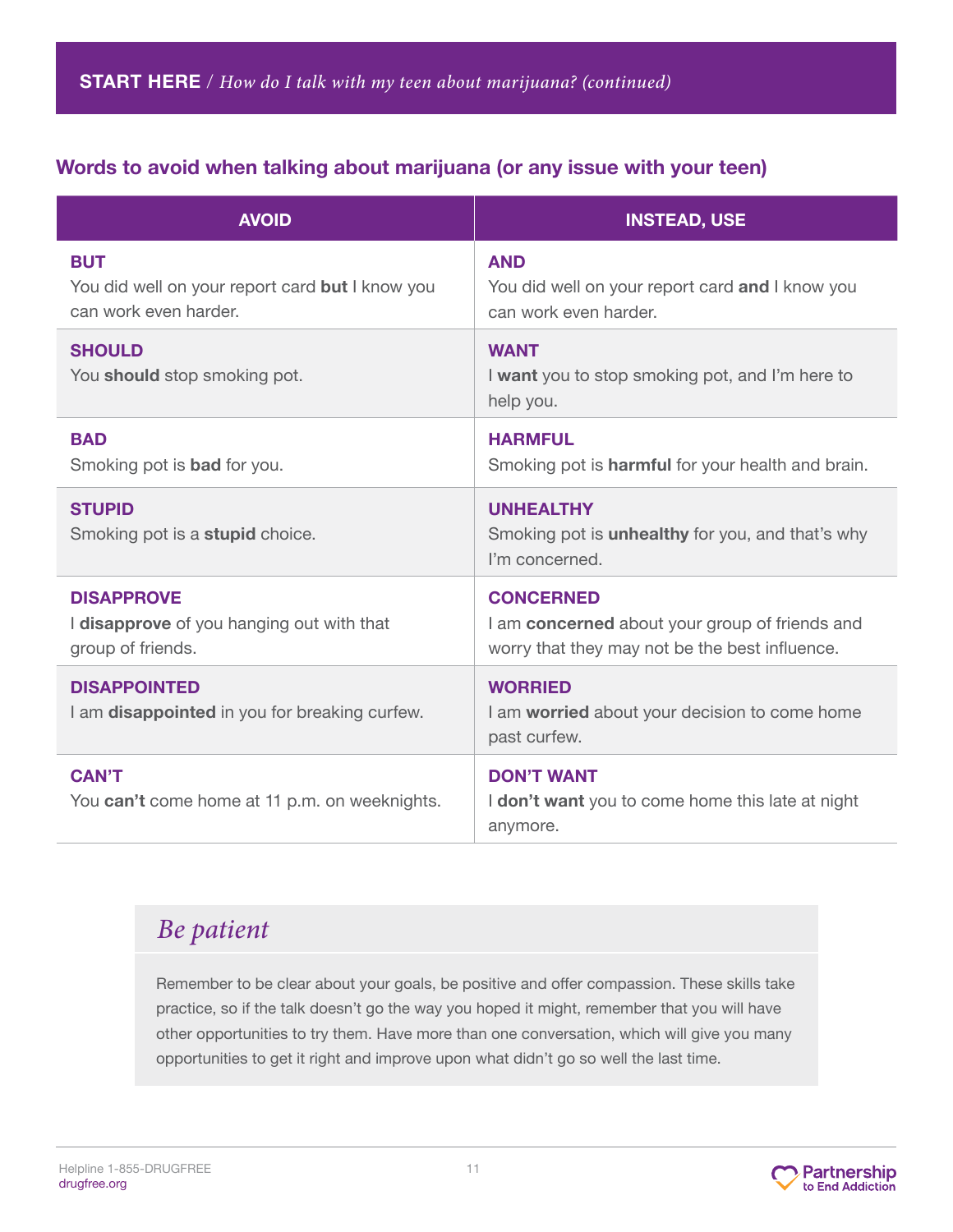# **WHAT TO SAY** / *Ok, now just tell me what to say.*

#### **Responding to your teen's questions and arguments**

Ultimately, there is no "script" for talking with your teen about marijuana. But let's look at some of the arguments your teen might make when you bring up marijuana, and what you can say in response.

### **YOUR TEEN SAYS:** "I know, I know. You've talked with me about this before."

| <b>YOU CAN SAY</b>                                                                                                                                                        |               | <b>HERE'S WHY</b>                                                                                                                                                                                                                    |
|---------------------------------------------------------------------------------------------------------------------------------------------------------------------------|---------------|--------------------------------------------------------------------------------------------------------------------------------------------------------------------------------------------------------------------------------------|
| "I know we've had conversations about drugs<br>before, and I'm sorry if you feel like I'm being<br>a nag."                                                                |               | Taking responsibility and acknowledging a<br>teen's feelings is an effective way to reduce<br>resistance.                                                                                                                            |
| "I want us to be able to discuss topics because<br>I love you and I want to help during these years<br>when you're faced with a lot of difficult choices."                | $\rightarrow$ | This statement shows compassion for what<br>he is going through.                                                                                                                                                                     |
| "My concern is that things are changing quickly<br>with some states legalizing marijuana, and that's<br>why it's important that we talk about it. Would<br>that be okay?" |               | Asking permission is essential to open<br>communication, and makes your teen feel<br>empowered within the dialogue. Be prepared<br>for a possible response of "NO, I don't want to<br>talk." If this happens, ask why. Then have him |

# **YOUR TEEN SAYS:** [nothing]

#### YOU CAN SAY HERE'S WHY

"Do kids at your school talk about marijuana? What do they say?"

"Do you know anyone at school who smokes pot? What did she say about it?"

"Have you ever been offered marijuana?"

*suggest a time when he would be willing to talk.*

*If you find it hard to get your teen to start talking, try asking questions about her friends or classmates. It may be easier for her to open up about someone other than herself. This can lead her to share her thoughts with you.*

*If she doesn't want to talk, remind her that you're there for her when she has things on her mind.*

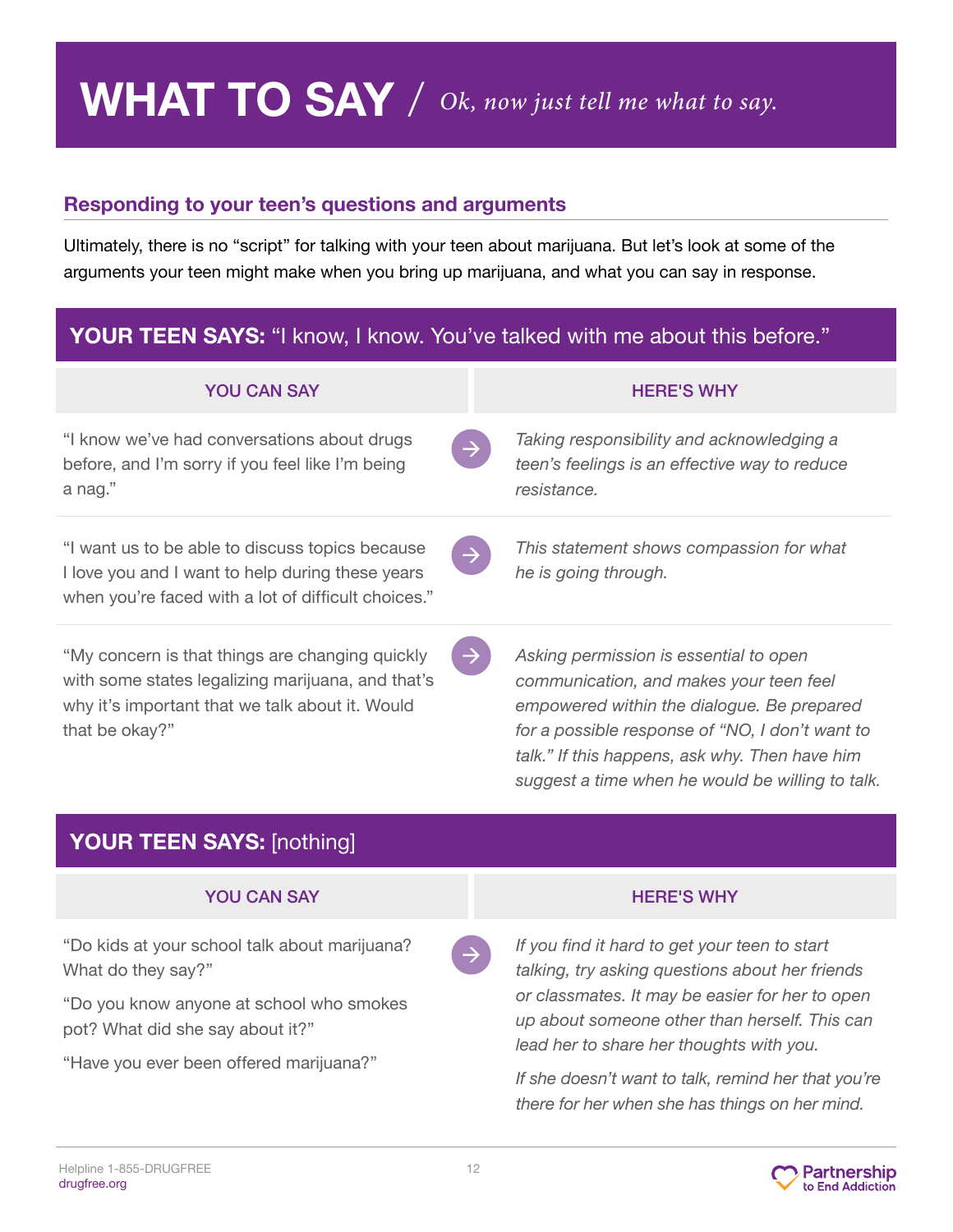### **YOUR TEEN SAYS:** "I'm only doing it once in a while on weekends, so it's not a big deal."

| <b>YOU CAN SAY</b>                                                                                                                                                                | <b>HERE'S WHY</b>                                                                                                                                                                                                                                                                                             |
|-----------------------------------------------------------------------------------------------------------------------------------------------------------------------------------|---------------------------------------------------------------------------------------------------------------------------------------------------------------------------------------------------------------------------------------------------------------------------------------------------------------|
| "I'm happy to hear that this is not something<br>you do on a regular basis. The fact is, using any<br>drug can be harmful at your age because your<br>brain is still developing." | Even though a parent may want her teen to be<br>completely abstinent, it is imperative to point<br>out the positive - that this is not something<br>that has become a daily habit. This allows the<br>teen to feel like she isn't a bad person or a<br>disappointment.                                        |
| "I heard you say that you don't think it's a big<br>deal."                                                                                                                        | Repeating what you've heard is an example<br>of reflective listening.                                                                                                                                                                                                                                         |
| "What would make it feel like a big deal to you?"                                                                                                                                 | This gets your teen to think about the future,<br>what her boundaries are around drug use<br>and what would make it "a big deal." It will<br>give you insight into what is important to her. If<br>use progresses and some of these boundaries<br>are crossed, you can then bring that up at a<br>later date. |
| "What are some things that keep you from using<br>pot more often than you already do?"                                                                                            | This is a question that makes your teen think<br>about the reasons why she doesn't want to<br>use pot more often. It allows her to think about<br>what pot use would interfere with if she did it<br>more regularly.                                                                                          |

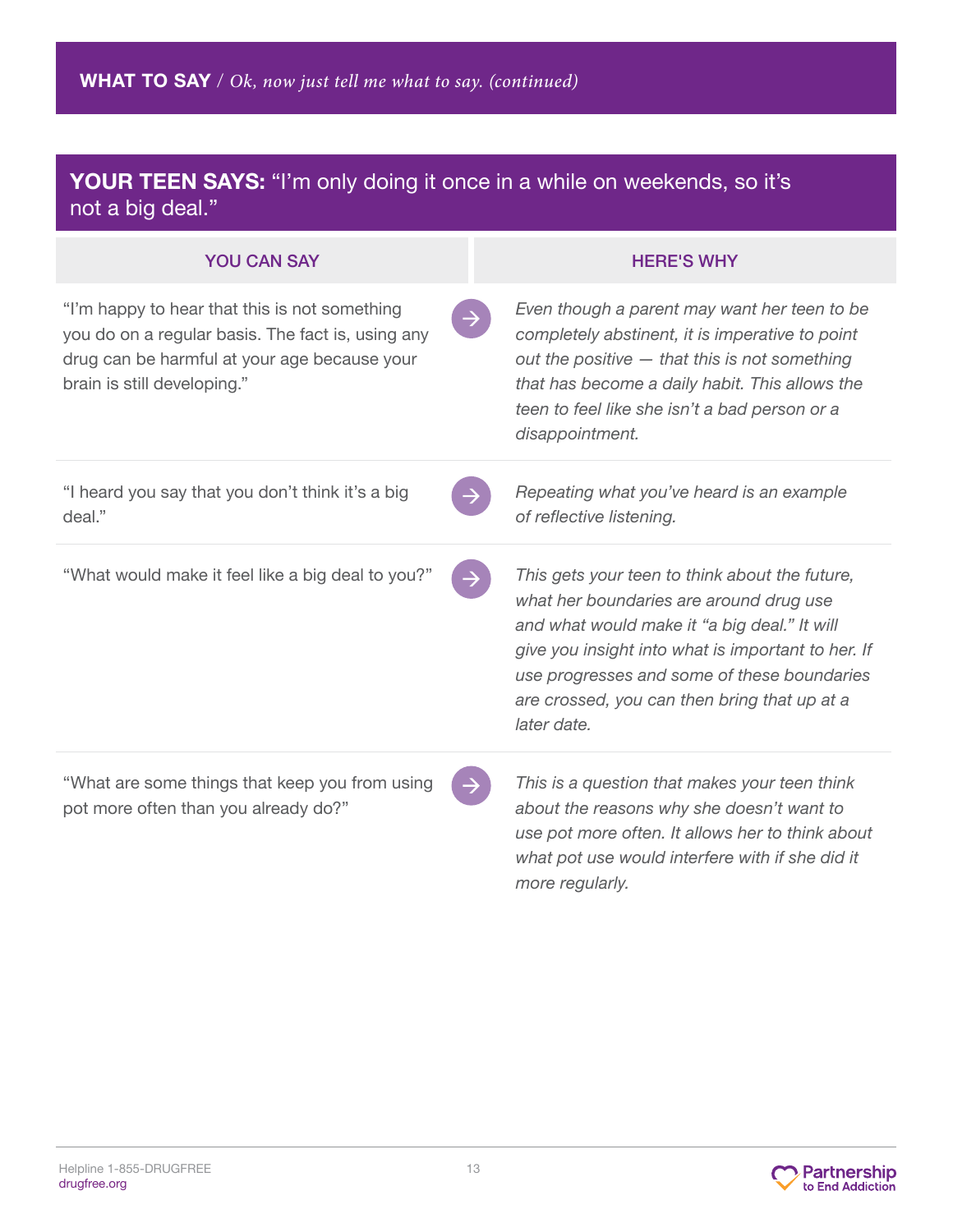# **YOUR TEEN SAYS:** "Would you rather I drink alcohol? Weed is so much safer."

| <b>YOU CAN SAY</b>                                                                                                                                                                                     |               | <b>HERE'S WHY</b>                                                                                                                                                                                                                                                                                                                                                           |
|--------------------------------------------------------------------------------------------------------------------------------------------------------------------------------------------------------|---------------|-----------------------------------------------------------------------------------------------------------------------------------------------------------------------------------------------------------------------------------------------------------------------------------------------------------------------------------------------------------------------------|
| "What is going on in your life that makes you feel<br>like you want to do either?"                                                                                                                     | $\rightarrow$ | This question can easily throw you off course. If<br>it rattles you, posing a question back to him is a<br>good buffer while you think about your answer.                                                                                                                                                                                                                   |
|                                                                                                                                                                                                        |               | Your response may still be met with "nothing" or<br>another one-word answer, but even the<br>word "nothing" can lead to another supportive<br>statement from you, like "I'm glad to hear there<br>isn't anything going on in your life that makes<br>you want to drink or smoke, and I also know<br>it's unrealistic to think that it isn't going to be<br>offered to you." |
| "Honestly, I don't want you to be doing anything<br>that can harm you - whether that's smoking<br>pot, cigarettes, drinking or behaving recklessly.<br>I'm interested in knowing why you think weed is | $\rightarrow$ | Reminding your teen that you care deeply<br>about his health and well-being, and expressing<br>genuine curiosity about his thought process, is<br>going to help him open up.                                                                                                                                                                                                |

safer than alcohol."

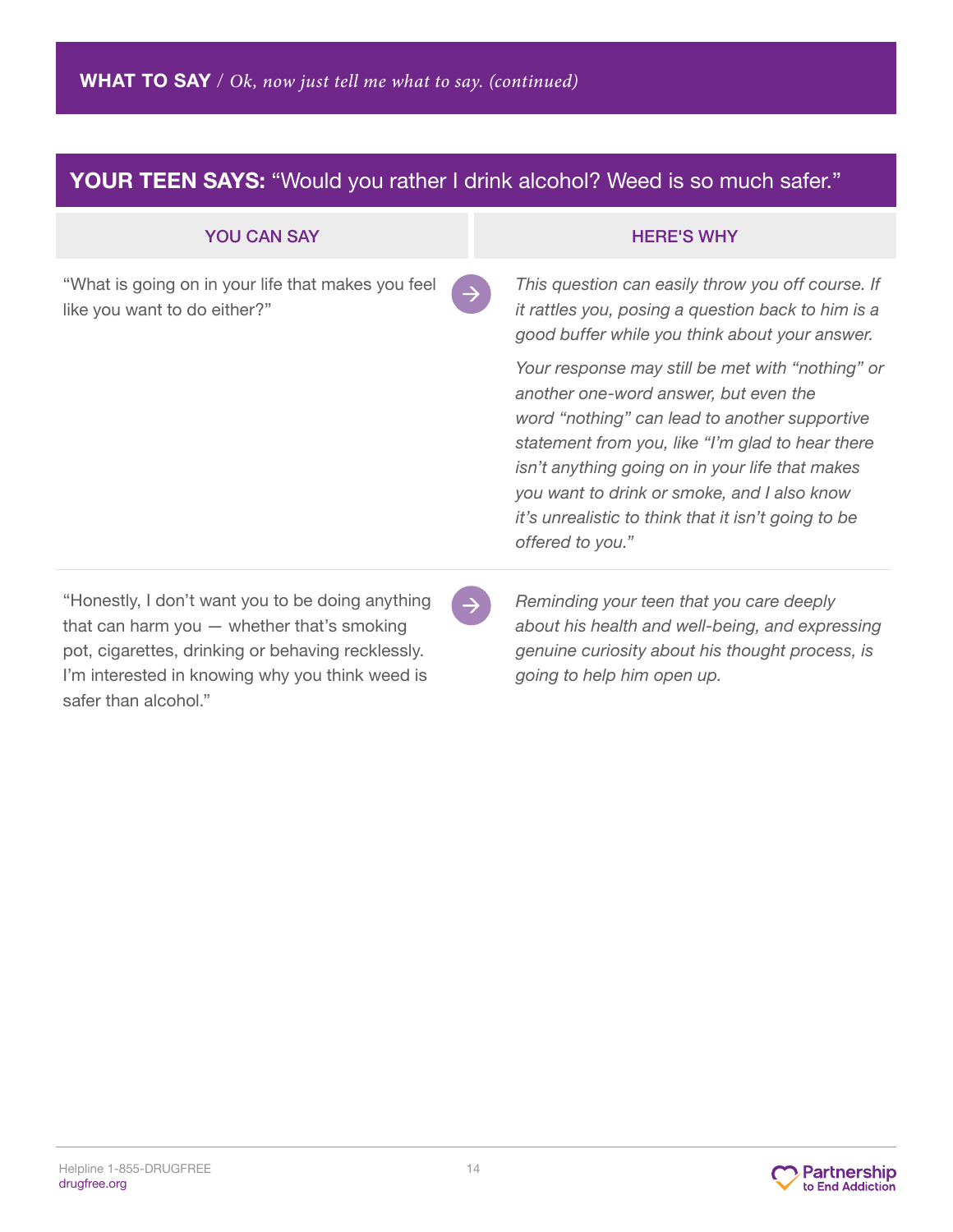# YOUR TEEN SAYS: "Marijuana is a plant. It's natural. How harmful could it be?"

| <b>YOU CAN SAY</b>                                                                                                                                                                                                                                                                                       | <b>HERE'S WHY</b>                                                                                                                                                                                             |
|----------------------------------------------------------------------------------------------------------------------------------------------------------------------------------------------------------------------------------------------------------------------------------------------------------|---------------------------------------------------------------------------------------------------------------------------------------------------------------------------------------------------------------|
| "Not all plants are necessarily healthy or good<br>for you - think about cocaine or heroin or even<br>poison ivy."                                                                                                                                                                                       | This helps your teen rethink her point.                                                                                                                                                                       |
| "I understand that, and I am not suggesting<br>that you're going to spin out of control, or that<br>your life as you know it is going to be over. I<br>would just like to redirect you to the idea that<br>when a person is high, her judgment is not<br>what it ordinarily is and that can be harmful." | This statement points out that you are<br>reasonable and are not using scare tactics.<br>It also redirects your teen back to your goal<br>of helping her understand the harmful side<br>effects of marijuana. |
| "People I know who use alcohol or pot on a<br>regular basis are using it to numb themselves<br>or avoid feelings."                                                                                                                                                                                       | This brings some personal perspective into<br>the conversation, and lets your teen know that<br>you see the effects of substance use in your<br>own life.                                                     |
| "I would much rather you find healthy ways to<br>cope with difficult feelings than turn to drugs.<br>Can we brainstorm activities?"                                                                                                                                                                      | Here, you're showing concern, asking<br>permission and promoting collaboration in<br>thinking through healthy alternatives - like<br>yoga, reading or sports.                                                 |

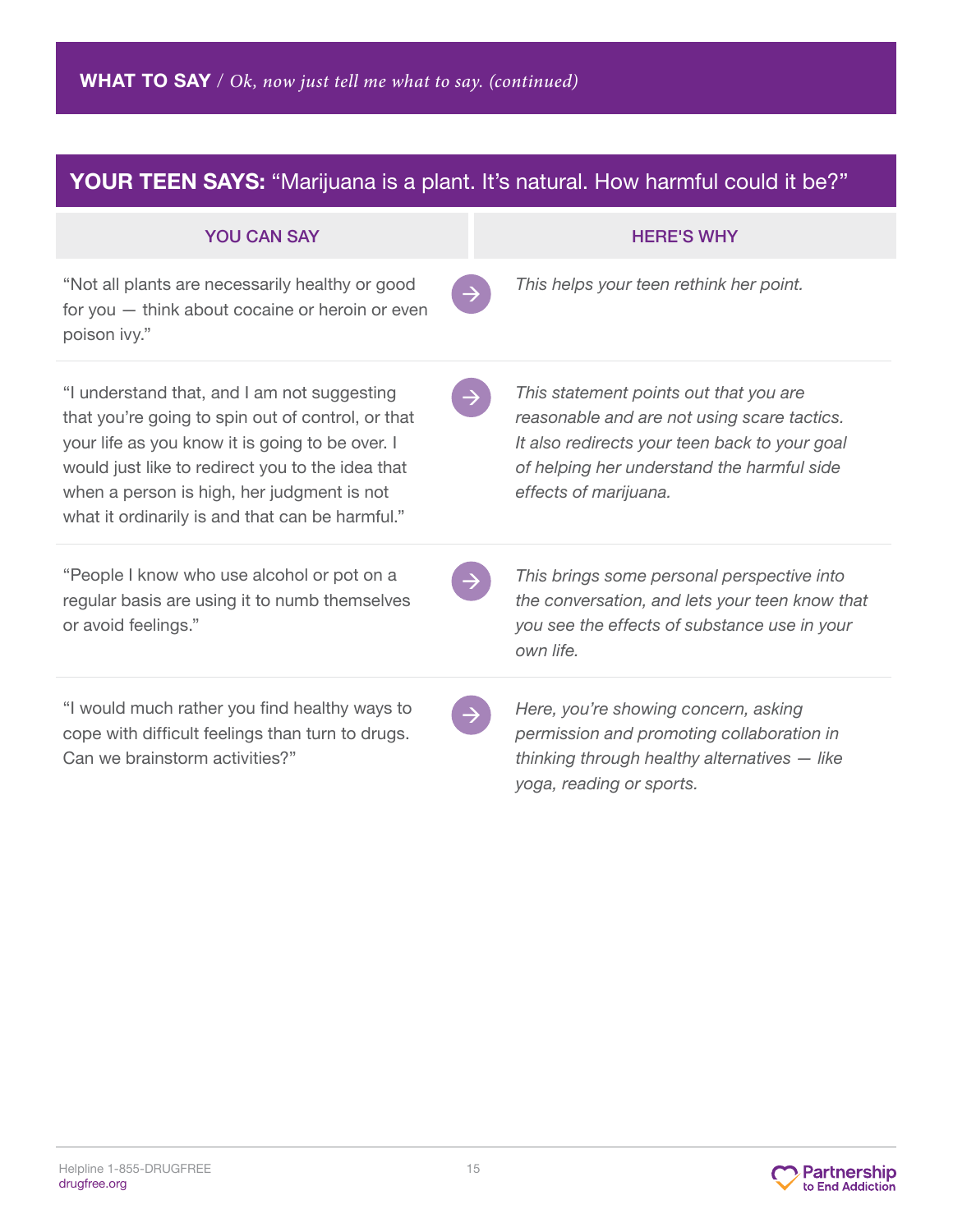#### **YOUR TEEN SAYS:** "But it's legal in some states; why would they make something legal that could hurt me?"

#### **YOU CAN SAY AND READ ASSESSMENT OF A SAMPLE SAY AND READ ASSESSMENT OF A SAMPLE SAY AND READ ASSESSMENT OF A SAMPLE SAY AND READ FOR A SAMPLE SAY AND READ FOR A SAMPLE SAY AND READ FOR A SAMPLE SAY AND READ FOR A SAMPLE S**

"It's legal at a certain age, like alcohol. I think that people in these states hope that by 21, they've given you enough time to make your own decision around it. But, let's explore your question in more detail, because it's a good one. Why would states make something legal that could be harmful?"

"Let's look at alcohol; it's legal, but causes damage, including DUIs, car accidents and other behavior that leads to jail time. Alcohol can also cause major health problems, including liver problems and car accidents."

"Cigarettes are also legal, even though they are highly addictive and proven to cause birth defects and cancer. Just because something is legal and regulated doesn't make it safe or mean it isn't harmful."

*Letting your teen know that this is a valid question is important to him being receptive to your answer. Expressing curiosity with an open-ended question keeps the conversation going.* 

*Alcohol is a great example of a regulated substance having severely harmful side effects.*

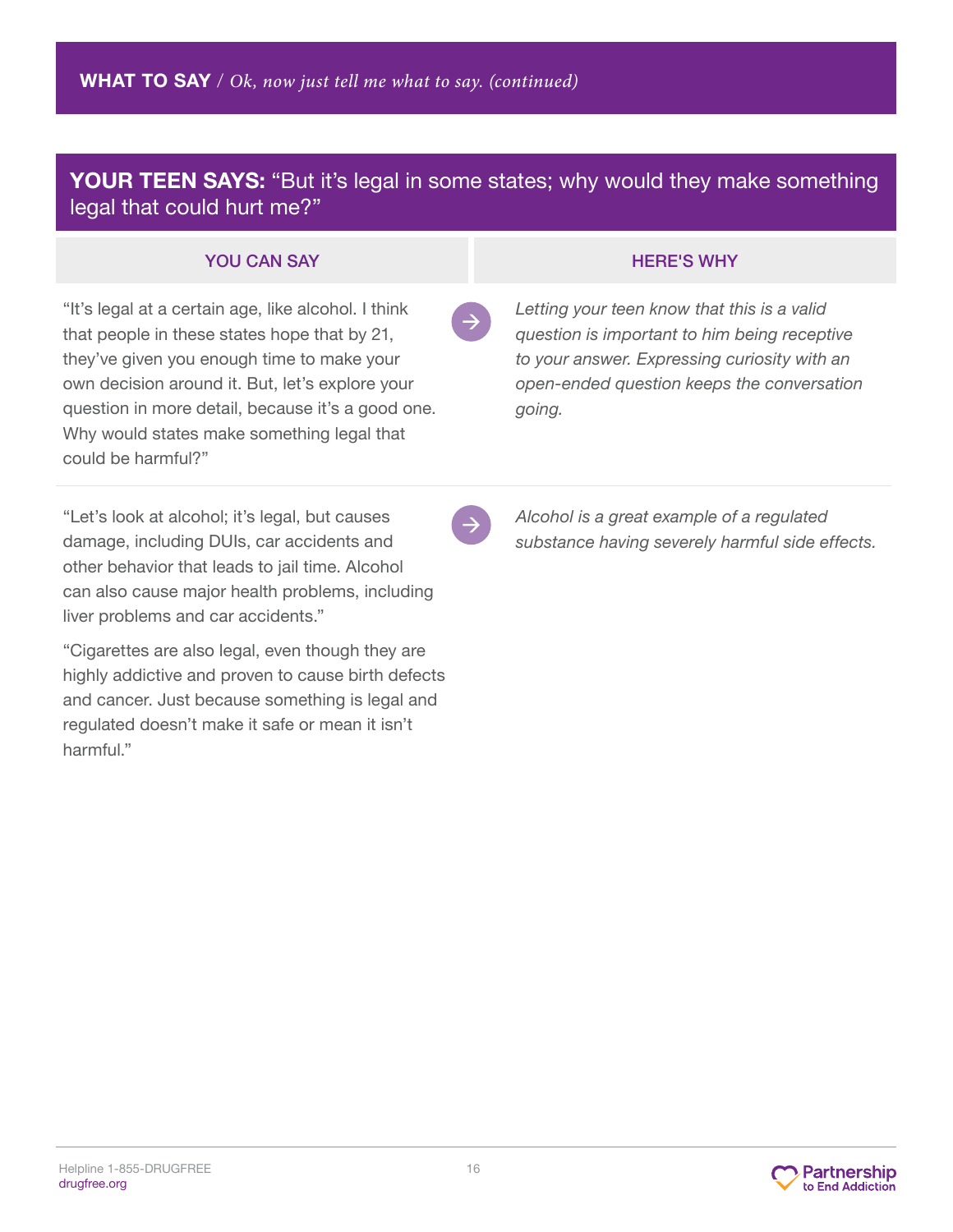| <b>YOUR TEEN SAYS:</b> "Come on. I only did it once, and I'm totally fine."                                                       |                                                                                                                                                                                              |  |
|-----------------------------------------------------------------------------------------------------------------------------------|----------------------------------------------------------------------------------------------------------------------------------------------------------------------------------------------|--|
| <b>YOU CAN SAY</b>                                                                                                                | <b>HERE'S WHY</b>                                                                                                                                                                            |  |
| "Okay. Why did you do it only once? Why did<br>you stop, or decide not to do it again?"                                           | Asking your teen why he isn't doing it more than<br>$\rightarrow$<br>once can lead to him explaining the reasons for<br>not liking it. He might mention that he was only<br>offered it once. |  |
| "Will you tell me about your experience? I'm<br>genuinely curious to know what it was like for<br>you. How did it make you feel?" | This is an example of an open-ended question<br>$\rightarrow$<br>that helps you uncover what he may or may not<br>have liked about getting high.                                             |  |

### **YOUR TEEN SAYS:** "I don't know what to say when other kids ask me to use."

#### **YOU CAN SAY A REALLY AND REALLY AND REALLY AND REALLY AND REALLY AND REALLY AND REALLY AND REALLY AND REALLY A**

"Let's think of some ways that you can turn down the offer that you would be comfortable saying."

*Instead of telling them what to say or do when they are put in an uncomfortable situation, why not ask them? Brainstorming with your teen on how she may get out of a sticky situation will be more effective than telling her. Help your teen think of ways to turn down offers for her own reasons, like "I'm not into that," or "I have a big game tomorrow and don't want to be groggy."* 

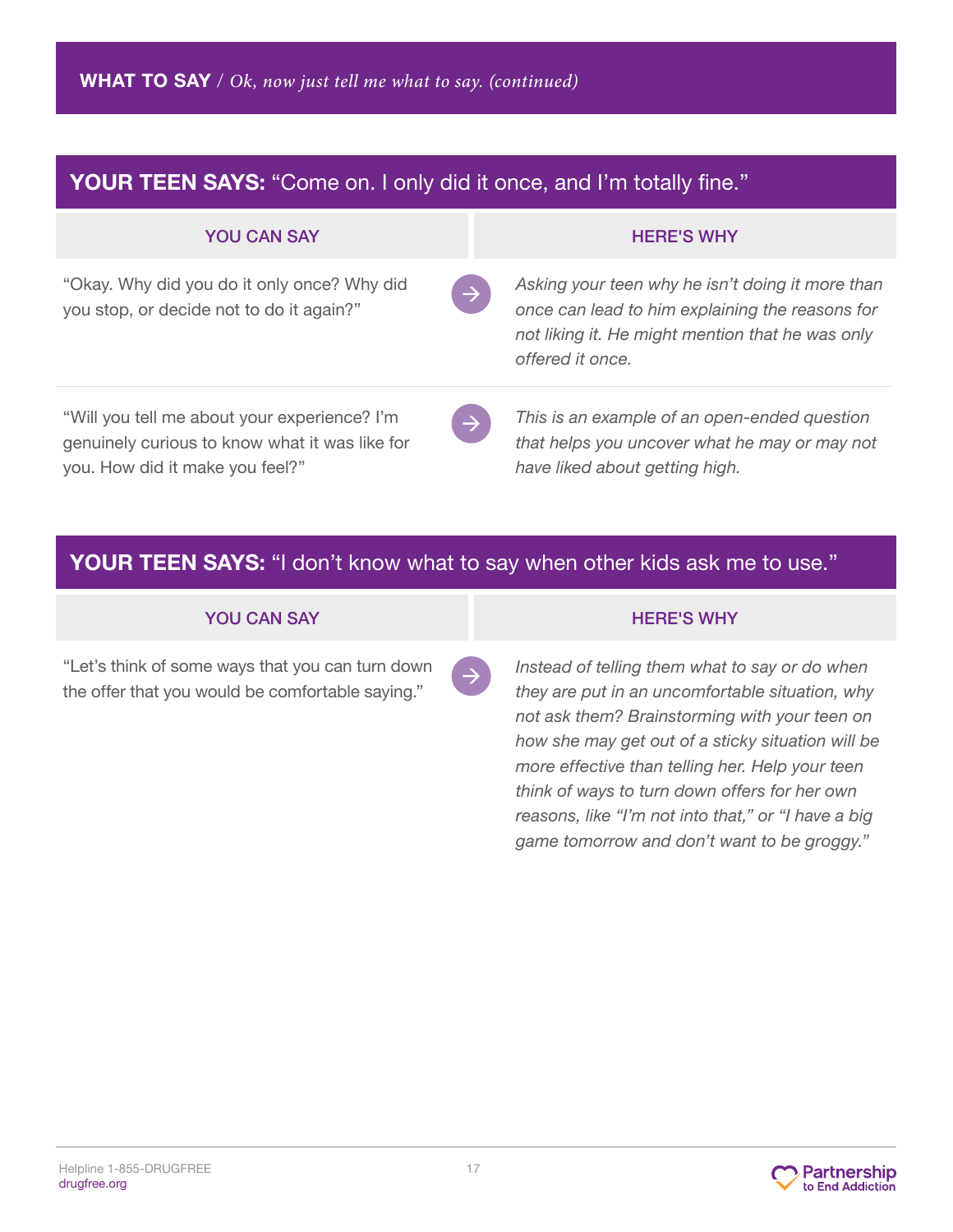| <b>YOUR TEEN SAYS:</b> "But you smoked weed when you were younger."                                                                                                                                                                                                                                                                                                   |                                                                                                                          |  |
|-----------------------------------------------------------------------------------------------------------------------------------------------------------------------------------------------------------------------------------------------------------------------------------------------------------------------------------------------------------------------|--------------------------------------------------------------------------------------------------------------------------|--|
| <b>YOU CAN SAY</b>                                                                                                                                                                                                                                                                                                                                                    | <b>HERE'S WHY</b>                                                                                                        |  |
| If you <b>did</b> smoke weed when you were younger                                                                                                                                                                                                                                                                                                                    |                                                                                                                          |  |
| "I'm not going to pretend like I didn't, and<br>that's why I'm talking to you about this. I will<br>tell you that when I did smoke, my judgment<br>was compromised and the only thing that<br>prevented me from getting into some horrible<br>circumstances was luck."                                                                                                | You may want to point out some of the negative<br>things that happened to you (or your) friends<br>that you wish didn't. |  |
| "And you may be thinking: Well, you did it,<br>and nothing horrendous happened to you. I<br>just want you to understand that these are<br>chances you may take, and they are just that,<br>chances. A lot of harmful things don't happen<br>to you because of your ability to make clear<br>decisions. When you are stoned that ability is<br>very much compromised." | Here, you're not only being informative but<br>reminding her that marijuana can impact her<br>judgment.                  |  |
| If you <b>didn't</b> smoke weed when you were younger                                                                                                                                                                                                                                                                                                                 |                                                                                                                          |  |
|                                                                                                                                                                                                                                                                                                                                                                       | $\blacksquare$                                                                                                           |  |

"You may or may not believe this, but I never smoked weed when I was a kid. It didn't have a place in my life, and would have interfered with the activities I enjoyed."

 $\rightarrow$ 

*Here, you're explaining why marijuana didn't interest you. Your reasoning may have been that you didn't want it to interfere with the activities you enjoyed; that you didn't feel you needed to use weed to fit in; that you were turned off by the smell; or any other honest reason that kept you from trying marijuana yourself.*

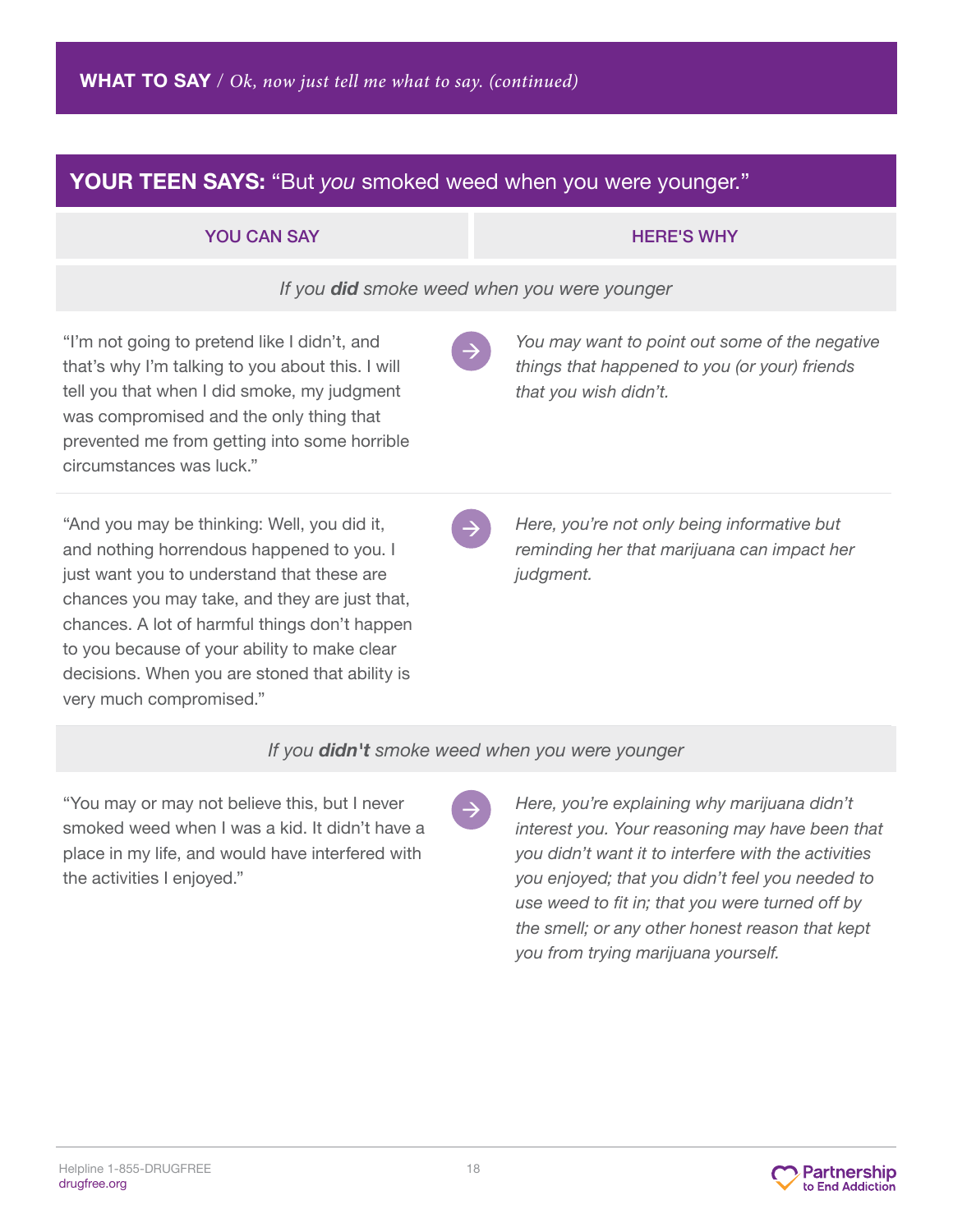#### **A note to parents if you smoke or drink**

If you use marijuana or drink alcohol — whether in front of your teen or not  $-$  you should anticipate that he is going to call you out on this ("But you smoke weed/drink alcohol!")

Take the time to reflect on, and perhaps reevaluate, your own use  $$ especially if your teen is seeing you use. You may want to consider the effect your behavior has on him.

For instance, if you come home from a long, stressful day and the first thing you do is smoke a joint or pour yourself a drink, you may want to try modeling another behavior for your child (like going for a walk, working out, reading, stretching, deep breathing or something else that helps you unwind). Showing your teen that you use a substance to relieve stress or as a coping skill, can send the wrong message.

Ask yourself why you drink and/or smoke, how often, what time of day and how much you use. These answers are going to affect your credibility with your teen, give you some insight into your own behavior and allow you to evaluate whether your substance use is in any way becoming a harmful and unhealthy coping mechanism.

These are questions only you can answer. Think about them in an honest manner, and reach out for help if you need it. (Consider calling the Partnership's WHelpline at **1-855-DRUGFREE**.)

If you don't feel comfortable talking about your substance use with your teen, you can put the focus back on him. You can say, "I'm glad you brought this topic up. I think it's important that we talk about my use as well as yours and, I would like it if we started with your use, why do you feel the need to drink or smoke?"

Try asking your teen, "How does my use affect you? I'm curious, because who you are and how you are feeling is important to me." This invites him to share and ask questions and promotes collaboration.

Consider also asking your teen, "How does knowing that I use pot or drink alcohol make you think differently about your own decisions?" Open-ended questions like these show curiosity, respect and understanding.

And lastly, be sure to express your love and caring about your child's health, development and well-being.

*—Heather Senior, LCSW, Former Parent Support Network Manager Partnership to End Addiction*

# *Need help?*



If you feel you need outside help, look for a professional who specializes in addiction. The drug issue will continue to change with the times, but the one thing that will remain constant is the need for information and support when raising a teen. You are the most important, and most powerful, influence in your teen's life. The Partnership to End Addiction is here to help you all along the way. You can start at [drugfree.org](https://drugfree.org).